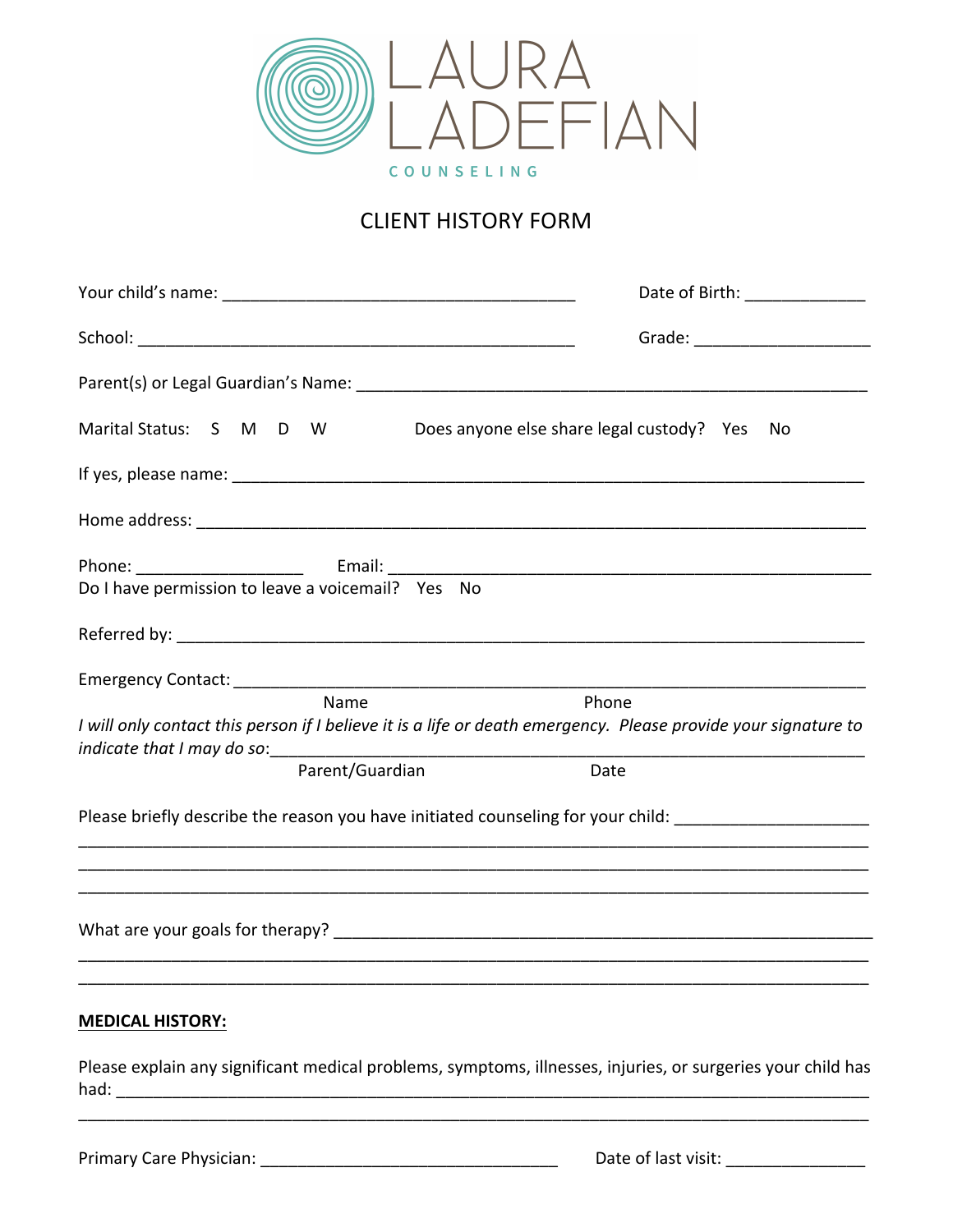**Current Medication(s):** 

| Medication | Dosage | Purpose | Physician |
|------------|--------|---------|-----------|
|            |        |         |           |
|            |        |         |           |
|            |        |         |           |

Has your child ever talked with a psychiatrist, psychologist, or other mental health professional? (If yes, 

Prior Mental Health Diagnoses and/or Psychiatric Medications:

## **PSYCHOSOCIAL HISTORY:**

Please list names, relationships, and ages of all individuals living in the home with the child:

Significant Family History or Dynamics: 2008. 2009. [2010] All The Manuscript Contract Contract Contract Contr

Significant Social History or Dynamics: Manual Alexander Annual Alexander Alexander Alexander Alexander Alexander Alexander Alexander Alexander Alexander Alexander Alexander Alexander Alexander Alexander Alexander Alexande

Major Life Changes or Transitions (family changes, move, loss, etc): [14] Major Life Changes or Transitions (family changes, move, loss, etc): [14] Major Life Changes or Transitions (family changes, move, loss, etc)